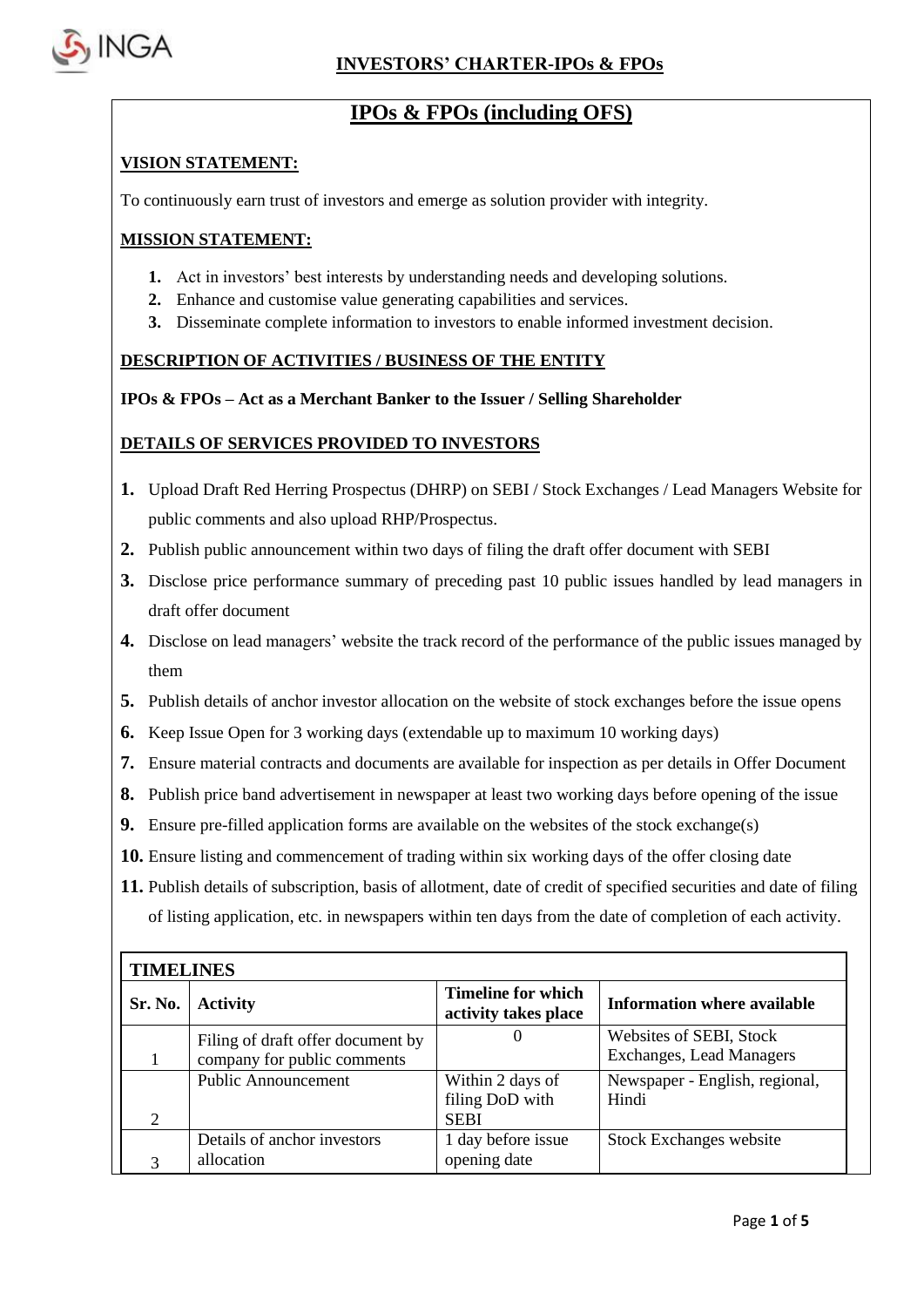

| $\overline{4}$ | Issue opening date                                                   | 3 working days after<br>filing RHP with RoC   | <b>Stock Exchanges website</b>                                            |
|----------------|----------------------------------------------------------------------|-----------------------------------------------|---------------------------------------------------------------------------|
| 5              | Availability of application forms                                    | Till issue closure<br>date                    | Stock Exchanges website                                                   |
| 6              | Availability of material<br>documents for inspection by<br>investors | Till issue closure<br>date                    | Address given in Offer<br>Document                                        |
| 7              | <b>Availability of General</b><br><b>Information Document</b>        | Till issue closure<br>date                    | LM website and stock exchange<br>website                                  |
| 8              | <b>Price Band Advertisement</b>                                      | 2 working days prior<br>to issue opening date | Newspaper advertisement                                                   |
| 9              | Total demand in the issue                                            | Issue closure date                            | Stock exchanges website on<br>hourly basis                                |
| 10             | Commencement of trading                                              | within 6 working<br>days                      | Newspaper advertisement                                                   |
| 11             | Delay in unblocking ASBA<br><b>Accounts</b>                          | More than 4 working<br>days                   | Compensation to investor @Rs.<br>100/day by intermediary causing<br>delay |
| 12             | Advertisement on subscription<br>and basis of allotment              | Within 10 days                                | Newspaper advertisement                                                   |
| 13             | Allotment status and allotment<br>advice                             | Completion of basis<br>of allotment           | By email / post                                                           |

# **RIGHTS OF INVESTORS**

- **1.** Investors can request for a copy of the offer document and / or application form from the issuer/ Lead Manager(s)
- **2.** Retail investors are allowed to cancel their bids before issue closing date
- **3.** In case of delay in unblocking of amounts blocked through the UPI Mechanism exceeding four working days from the offer closing date, the Bidder shall be compensated by the intermediary responsible for causing such delay in unblocking
- **4.** Investors will get SMS w.r.t. allotment status and allotment advice will be sent in through email / physical to successful allottees
- **5.** If allotted shares, all Rights as a Shareholder (as per Offer Document)

### **DOS AND DON'TS FOR THE INVESTORS**

### **Dos**

- **1.** Check eligibility to invest in the RHP and under applicable law, rules, regulations, guidelines and approvals
- **2.** Submit bids only thru ASBA (other than Anchor Investors)
- **3.** Read all instructions carefully in the Bid cum Application Form
- **4.** Ensure that Bid cum Application Form bearing the stamp of a Designated Intermediary is submitted to the Designated Intermediary at the Bidding Centre within the prescribed time
- **5.** Ensure you have funds equal to the Bid Amount in the ASBA Account maintained with the SCSB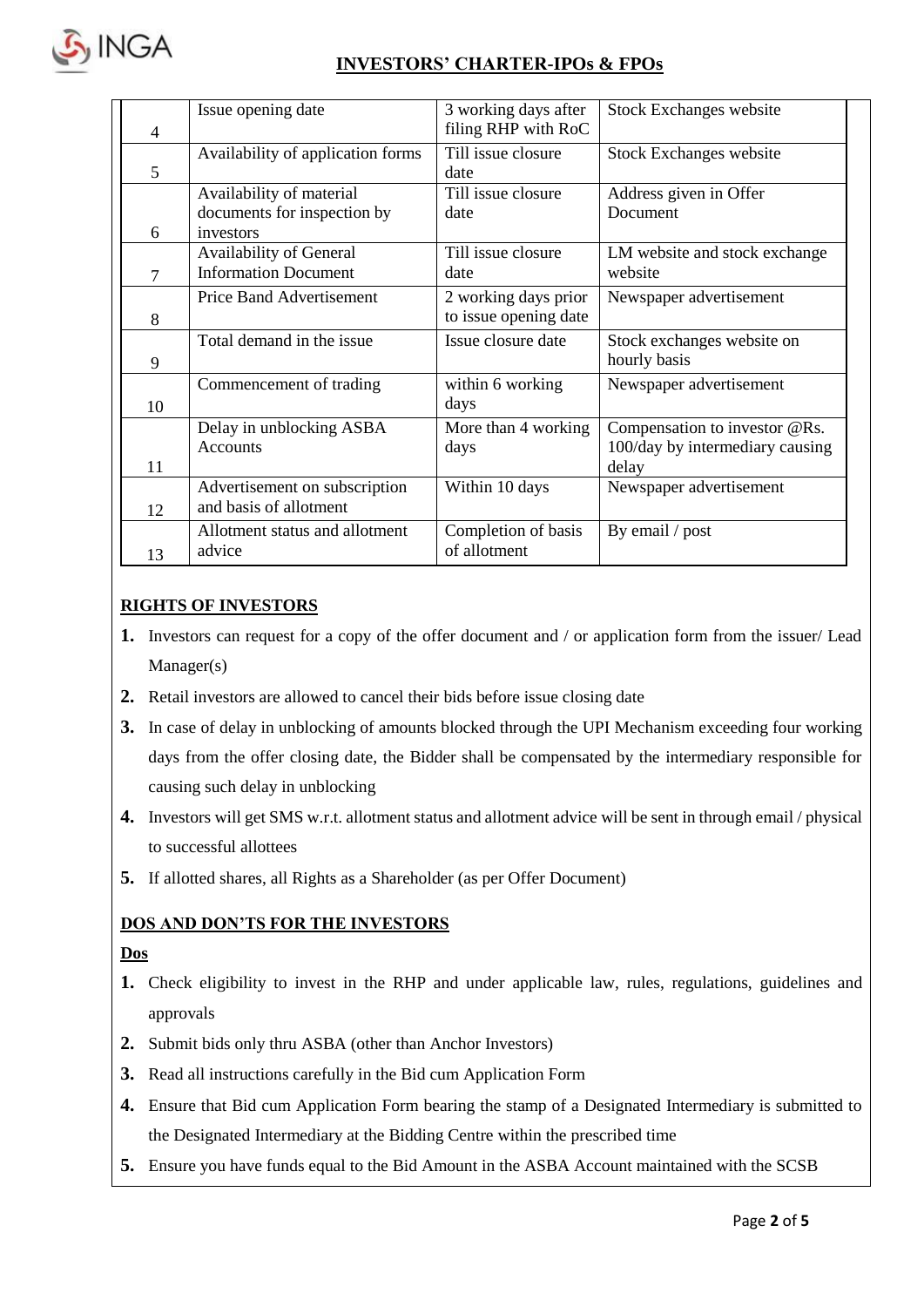

**6.** Ensure that name(s) given in the Bid cum Application Form is/are exactly the same as the name(s) in which the beneficiary account is held with the Depository Participant

# **Don'ts**

- **1.** Do not Bid for lower than the minimum Bid size
- **2.** Do not submit the Bid for an amount more than funds available in your ASBA account
- **3.** If you are a Retail bidder and are using UPI mechanism, do not submit more than one ASBA Form for each UPI ID
- **4.** Do not submit a Bid/revise a Bid with a price less than the Floor Price or higher than the Cap Price

# **INVESTOR GRIEVANCE REDRESSAL MECHANISM AND HOW TO ACCESS IT**

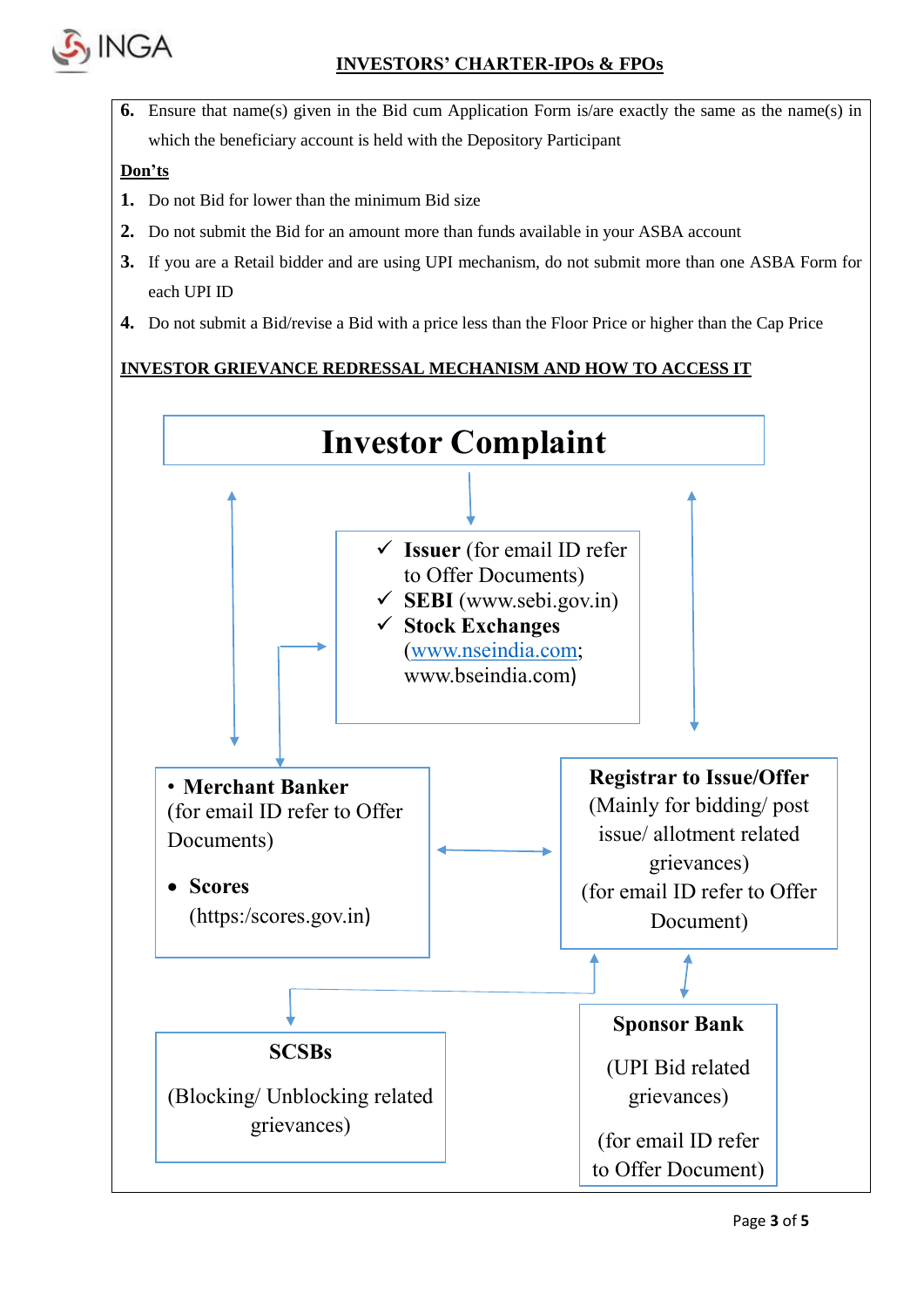

### **TIMELINES FOR RESOLUTION OF INVESTOR GRIEVANCES IN IPOs /FPOs)**

| Sr. No         | <b>Activity</b>                                                                                                                                                          | No. of<br>calendar days |  |
|----------------|--------------------------------------------------------------------------------------------------------------------------------------------------------------------------|-------------------------|--|
| 1              | Investor grievance received by the lead manager                                                                                                                          | T                       |  |
| 2              | Manager to the offer to identify the concerned intermediary and it shall be<br>endeavoured to forward the grievance to the concerned intermediary/ies on<br>T day itself | $T+1$                   |  |
| 3              | The concerned intermediary/ies to respond to the lead manager with an<br>acceptable reply / proof of resolution                                                          | X                       |  |
| 5 <sup>5</sup> | Lead manager, the concerned intermediary/ies and the investor shall<br>exchange between themselves additional information related to the<br>grievance, wherever required | Between T and<br>X      |  |
| $\overline{4}$ | LM to reply to the investor with the reply / proof of resolution                                                                                                         | $X+3$                   |  |
| 5              | Best efforts will be undertaken by lead manager to resolve the grievance within T+30                                                                                     |                         |  |

### **Nature of investor grievance for which the aforesaid timeline is applicable**

- **1.** Delay in unblocking of funds
- **2.** Non allotment / partial allotment of securities
- **3.** Non receipt of securities in demat account
- **4.** Amount blocked but application not bid
- **5.** Application bid but amount not blocked
- **6.** Any other nature as may be informed from time to time

### **Mode of receipt of investor grievance**

The following modes of receipt will be considered valid for processing the grievances in the timelines discussed above

- **1.** Letter from the investor addressed to the lead manager at its address mentioned in the offer document, detailing nature of grievance, details of application, details of bank account, date of application etc
- **2.** E-mail from the investor addressed to the lead manager at its e-mail ID mentioned in the offer document, detailing nature of grievance, details of application, details of bank account, date of application etc
- **3.** On SEBI Complaints Redress System (SCORES) platform.

### **Nature of enquiries for which the lead manager shall respond to / escalated promptly**

- **1.** Availability of application form
- **2.** Availability of offer document
- **3.** Process for participating in the issue / mode of payments
- **4.** List of SCSBs / syndicate members
- **5.** Date of issue opening / closing / allotment / listing
- **6.** Technical setbacks in net-banking services provided by SCSBs / UPI mechanism
- **7.** Any other query of similar nature

### **RESPONSIBILITIES OF INVESTORS (EXPECTATIONS FROM THE INVESTORS)**

**1.** Read and understand the terms of offer documents, application form, and issue related literature carefully

and fully before investing.